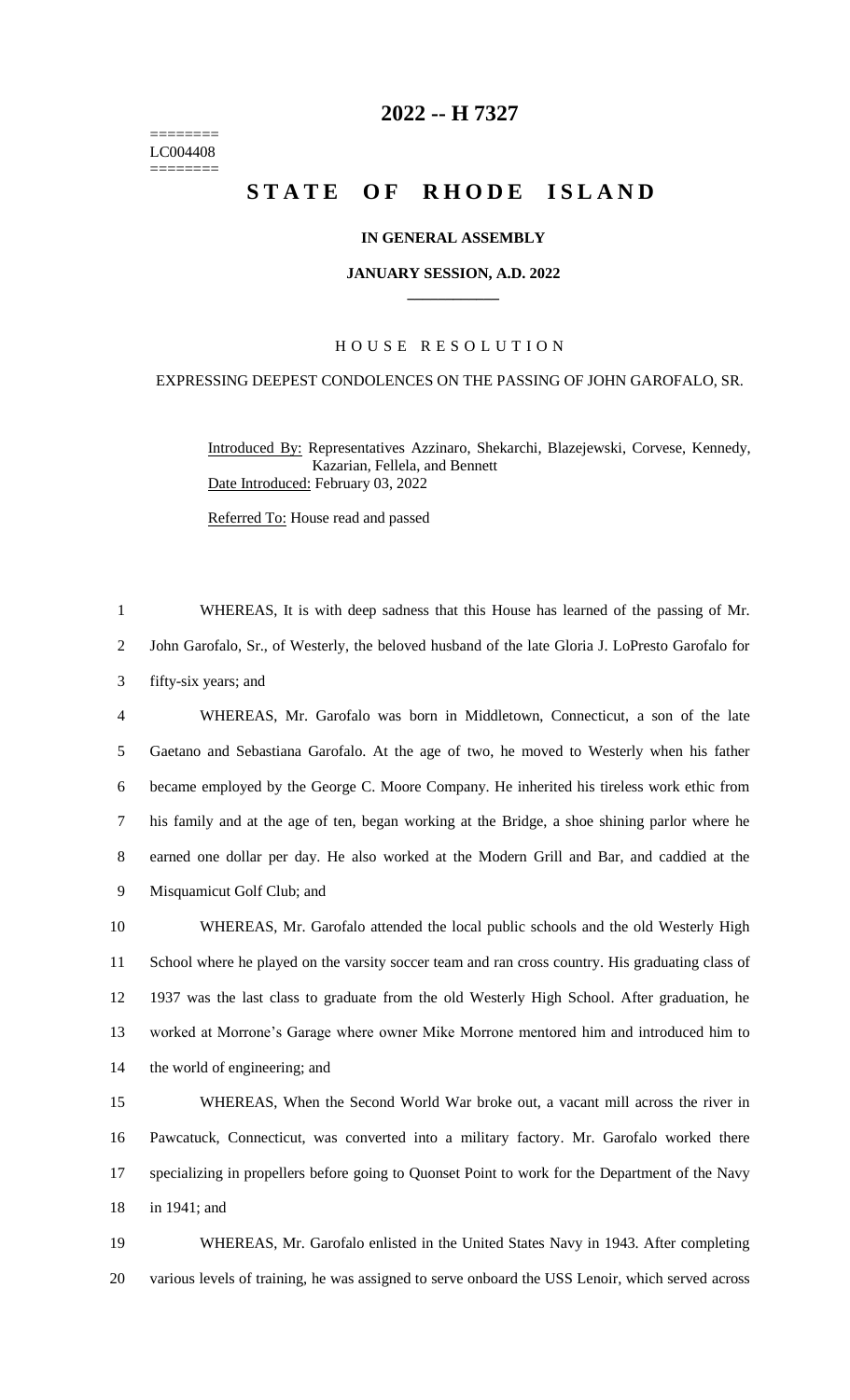the Pacific. In recognition of his service to our nation, he was awarded the World War II Victory Medal, the American Theater Medal and the Asiatic Pacific Theater Medal; and

 WHEREAS, After the war, Mr. Garofalo worked as a civilian employee of the United States Navy and Marines, serving in the Overhaul and Repair Departments at the Naval Air Station at Quonset Point, the Naval Air Supply Office in Philadelphia, and the Naval Air Systems Command Headquarters in Washington D.C. Thanks to his natural aptitude and expertise in mechanics, he was quickly promoted from his duties at Quonset Point to serve in Philadelphia supervising the gathering and assessment of all engineering data. He was once again promoted and then transferred to Washington D.C., where he served in several important positions, including being responsible for the Navy's fixed wing and helicopters production during the Korean War. He frequently met senior admirals at the White House to plan the future purchases and world-wide maintenance of all Navy aircraft; and

 WHEREAS, In his last assignment, Mr. Garofalo served as the Program Manager of the President's fleet of helicopters during the Kennedy, Johnson and Nixon presidencies. He would later vividly recall meeting First Lady Jackie Kennedy and famed engineer Igor Sikorsky, the inventor of the helicopter. When Lyndon Johnson became President, he wanted changes made to the fleet, and proceeded to meet with Mr. Garofalo, once or twice a week, to discuss possible adjustments; and

 WHEREAS, During his tenure in our nation's capital, Mr. Garofalo was on call 24 hours a day and was widely admired by his colleagues for his tireless work ethic and love for our nation. When he retired from government service, he received the highest commendations for pioneering and advancing logistic systems for many of our country's leading edge military aircraft; and

 WHEREAS, After retiring from the United States Navy and Marines, Mr. Garofalo, proceeded to take a position with the Grumman Aerospace Corp., in Long Island, New York, where he served in the engineering department and contributed to the development of support programs for aircraft, space shuttles, and major supporting equipment before permanently retiring and returning home to Westerly; and

 WHEREAS, Mr. Garofalo leaves behind his children, John Garofalo, Jr., and Constance Andrews. He also leaves behind his brother-in-law, Donald LoPresto, and numerous grandchildren, nieces and nephews. He was the brother of the late Constance Cleary, Anne Oslund, Jill White, Joseph Garofalo, and Arthur Garofalo; now, therefore be it

 RESOLVED, That this House of Representatives of the State of Rhode Island hereby expresses its deepest condolences to the Garofalo Family on the passing of John Garofalo, Sr.;